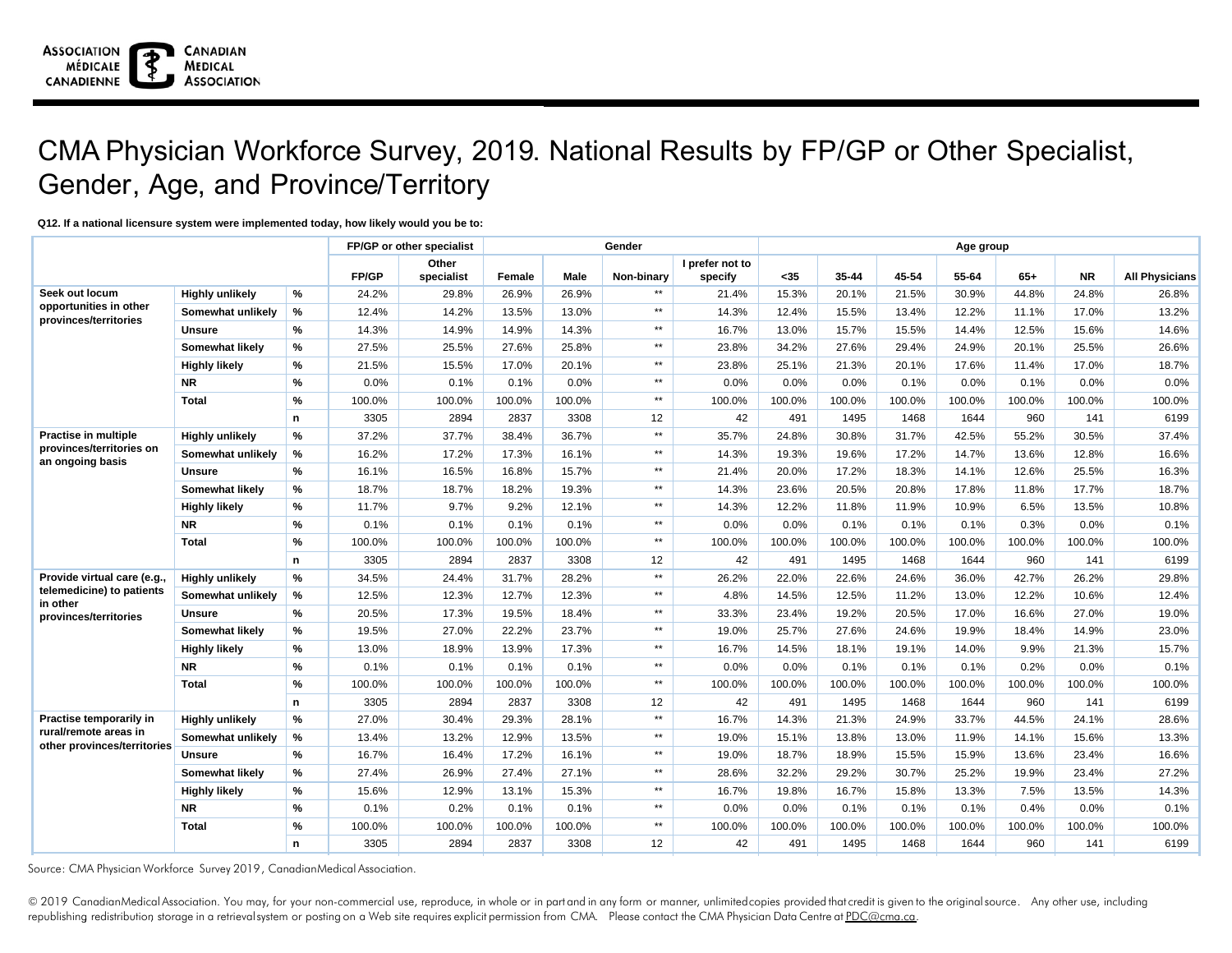#### **Q12. If a national licensure system were implemented today, how likely would you be to:**

|                                                                        |                        | FP/GP or other specialist |        |                     |        | Gender | Age group         |                            |        |        |        |        |        |           |                       |
|------------------------------------------------------------------------|------------------------|---------------------------|--------|---------------------|--------|--------|-------------------|----------------------------|--------|--------|--------|--------|--------|-----------|-----------------------|
|                                                                        |                        |                           | FP/GP  | Other<br>specialist | Female | Male   | Non-binary        | I prefer not to<br>specify | $35$   | 35-44  | 45-54  | 55-64  | $65+$  | <b>NR</b> | <b>All Physicians</b> |
| Participate in further<br>training in another<br>province or territory | <b>Highly unlikely</b> | %                         | 31.2%  | 38.7%               | 32.6%  | 36.6%  | $**$              | 28.6%                      | 18.3%  | 23.5%  | 29.0%  | 42.3%  | 56.5%  | 33.3%     | 34.7%                 |
|                                                                        | Somewhat unlikely      | %                         | 16.3%  | 16.2%               | 16.4%  | 16.2%  | $**$              | 14.3%                      | 18.1%  | 19.0%  | 16.1%  | 15.8%  | 12.6%  | 11.3%     | 16.2%                 |
|                                                                        | <b>Unsure</b>          | %                         | 21.8%  | 18.4%               | 21.0%  | 19.4%  | $**$              | 21.4%                      | 25.3%  | 23.8%  | 20.6%  | 17.6%  | 14.4%  | 29.8%     | 20.2%                 |
|                                                                        | Somewhat likely        | %                         | 19.3%  | 17.1%               | 20.0%  | 16.8%  | **                | 21.4%                      | 26.1%  | 21.2%  | 20.8%  | 15.1%  | 11.8%  | 14.9%     | 18.3%                 |
|                                                                        | <b>Highly likely</b>   | %                         | 11.3%  | 9.4%                | 9.9%   | 10.8%  | $**$              | 14.3%                      | 12.2%  | 12.4%  | 13.3%  | 9.0%   | 4.5%   | 10.6%     | $10.4\%$              |
|                                                                        | <b>NR</b>              | %                         | 0.1%   | 0.1%                | 0.1%   | 0.1%   | $**$              | 0.0%                       | 0.0%   | 0.1%   | 0.1%   | 0.1%   | 0.3%   | 0.0%      | $0.1\%$               |
|                                                                        | <b>Total</b>           | %                         | 100.0% | 100.0%              | 100.0% | 100.0% | $**$              | 100.0%                     | 100.0% | 100.0% | 100.0% | 100.0% | 100.0% | 100.0%    | 100.0%                |
|                                                                        |                        | n                         | 3305   | 2894                | 2837   | 3308   | $12 \overline{ }$ | 42                         | 491    | 1495   | 1468   | 1644   | 960    | 141       | 6199                  |

Notes:

Includes those who are currently licensed in only one province.

Excludes those who abandoned prior to this question.

NR=No response.

\*\*Responses suppressed when column 'n' is less than 30.

Source: CMA Physician Workforce Survey 2019, CanadianMedical Association.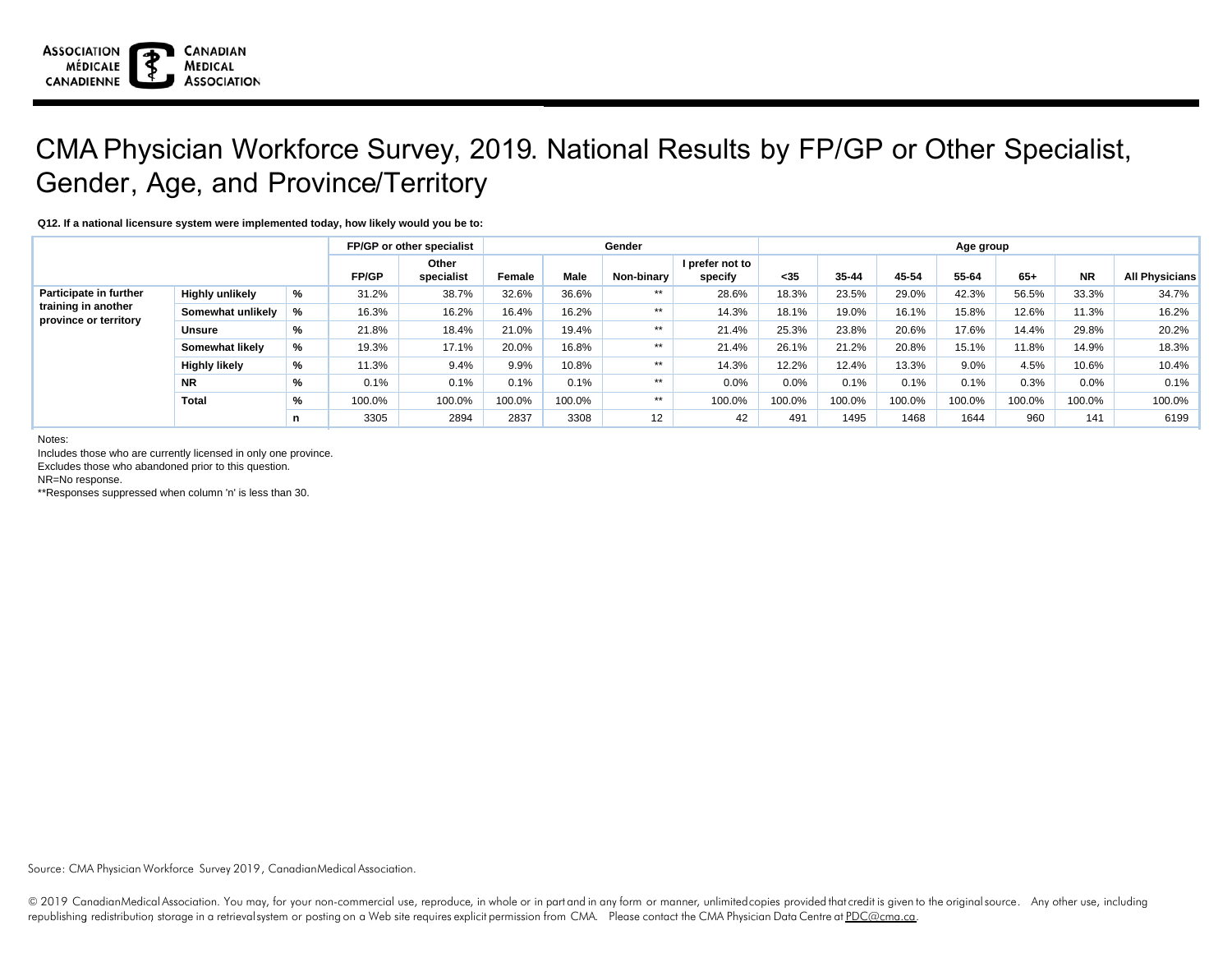### **Q12. If a national licensure system were implemented today, how likely would you be to:**

|                                                 |                        |      | <b>Province or territory</b> |           |           |           |        |         |           |           |           |           |       |        |  |
|-------------------------------------------------|------------------------|------|------------------------------|-----------|-----------|-----------|--------|---------|-----------|-----------|-----------|-----------|-------|--------|--|
|                                                 |                        |      | <b>BC</b>                    | <b>AB</b> | <b>SK</b> | <b>MB</b> | ON     | QC      | <b>NB</b> | <b>NS</b> | <b>PE</b> | <b>NL</b> | Terr. | Canada |  |
| Seek out locum                                  | <b>Highly unlikely</b> | %    | 25.2%                        | 29.2%     | 17.0%     | 30.0%     | 29.5%  | 30.0%   | 19.4%     | 20.4%     | 5.3%      | 11.8%     | $***$ | 26.8%  |  |
| opportunities in other<br>provinces/territories | Somewhat unlikely      | %    | 13.1%                        | 12.9%     | 11.2%     | 10.6%     | 12.7%  | 22.7%   | 11.7%     | 9.6%      | 18.4%     | 7.6%      | $***$ | 13.2%  |  |
|                                                 | <b>Unsure</b>          | %    | 13.9%                        | 14.8%     | 14.3%     | 16.8%     | 14.8%  | 12.5%   | 20.9%     | 14.0%     | 10.5%     | 15.1%     | $***$ | 14.6%  |  |
|                                                 | Somewhat likely        | %    | 26.8%                        | 25.6%     | 27.6%     | 26.5%     | 26.3%  | 23.8%   | 26.0%     | 32.4%     | 34.2%     | 33.6%     | $***$ | 26.6%  |  |
|                                                 | <b>Highly likely</b>   | %    | 21.0%                        | 17.4%     | 29.9%     | 16.1%     | 16.8%  | 11.0%   | 21.9%     | 23.2%     | 31.6%     | 31.9%     | $***$ | 18.7%  |  |
|                                                 | <b>NR</b>              | %    | 0.0%                         | 0.1%      | 0.0%      | 0.0%      | 0.0%   | $0.0\%$ | 0.0%      | 0.4%      | 0.0%      | 0.0%      | $***$ | 0.0%   |  |
|                                                 | <b>Total</b>           | %    | 100.0%                       | 100.0%    | 100.0%    | 100.0%    | 100.0% | 100.0%  | 100.0%    | 100.0%    | 100.0%    | 100.0%    | $***$ | 100.0% |  |
|                                                 |                        | n    | 1187                         | 1086      | 294       | 310       | 2175   | 520     | 196       | 250       | 38        | 119       | 24    | 6199   |  |
| <b>Practise in multiple</b>                     | <b>Highly unlikely</b> | %    | 36.9%                        | 37.9%     | 28.2%     | 32.3%     | 42.1%  | 38.5%   | 31.6%     | 28.8%     | 23.7%     | 21.8%     | $***$ | 37.4%  |  |
| provinces/territories on<br>an ongoing basis    | Somewhat unlikely      | %    | 17.5%                        | 15.8%     | 14.6%     | 17.4%     | 15.8%  | 21.0%   | 17.9%     | 16.0%     | 28.9%     | 11.8%     | $***$ | 16.6%  |  |
|                                                 | <b>Unsure</b>          | %    | 15.6%                        | 15.7%     | 16.7%     | 22.3%     | 16.5%  | 14.6%   | 12.8%     | 19.2%     | 10.5%     | 21.0%     | $***$ | 16.3%  |  |
|                                                 | <b>Somewhat likely</b> | %    | 17.9%                        | 20.0%     | 21.8%     | 19.7%     | 16.9%  | 18.5%   | 22.4%     | 18.0%     | 23.7%     | 25.2%     | $***$ | 18.7%  |  |
|                                                 | <b>Highly likely</b>   | %    | 11.9%                        | 10.5%     | 18.4%     | 8.4%      | 8.6%   | 7.5%    | 15.3%     | 17.6%     | 13.2%     | 20.2%     | $***$ | 10.8%  |  |
|                                                 | <b>NR</b>              | %    | 0.2%                         | 0.1%      | 0.3%      | 0.0%      | 0.0%   | $0.0\%$ | 0.0%      | 0.4%      | 0.0%      | 0.0%      | $***$ | 0.1%   |  |
|                                                 | <b>Total</b>           | %    | 100.0%                       | 100.0%    | 100.0%    | 100.0%    | 100.0% | 100.0%  | 100.0%    | 100.0%    | 100.0%    | 100.0%    | $***$ | 100.0% |  |
|                                                 |                        | n    | 1187                         | 1086      | 294       | 310       | 2175   | 520     | 196       | 250       | 38        | 119       | 24    | 6199   |  |
| Provide virtual care (e.g.,                     | <b>Highly unlikely</b> | %    | 27.1%                        | 28.8%     | 31.0%     | 27.1%     | 29.2%  | 38.8%   | 37.8%     | 34.4%     | 15.8%     | 24.4%     | $***$ | 29.8%  |  |
| telemedicine) to patients<br>in other           | Somewhat unlikely      | %    | 13.1%                        | 11.2%     | 10.9%     | 11.3%     | 11.7%  | 18.7%   | 13.3%     | 10.0%     | 15.8%     | 10.9%     | $***$ | 12.4%  |  |
| provinces/territories                           | <b>Unsure</b>          | $\%$ | 20.4%                        | 19.2%     | 18.0%     | 20.6%     | 19.2%  | 16.0%   | 12.8%     | 18.0%     | 34.2%     | 20.2%     | $***$ | 19.0%  |  |
|                                                 | Somewhat likely        | $\%$ | 23.6%                        | 24.5%     | 22.4%     | 22.9%     | 23.2%  | 19.0%   | 19.4%     | 24.0%     | 21.1%     | 21.8%     | $***$ | 23.0%  |  |
|                                                 | <b>Highly likely</b>   | %    | 15.5%                        | 16.1%     | 17.3%     | 18.1%     | 16.7%  | 7.5%    | 16.8%     | 13.6%     | 13.2%     | 22.7%     | $***$ | 15.7%  |  |
|                                                 | <b>NR</b>              | %    | 0.3%                         | 0.1%      | 0.3%      | 0.0%      | 0.0%   | $0.0\%$ | 0.0%      | 0.0%      | 0.0%      | 0.0%      | $***$ | 0.1%   |  |
|                                                 | <b>Total</b>           | %    | 100.0%                       | 100.0%    | 100.0%    | 100.0%    | 100.0% | 100.0%  | 100.0%    | 100.0%    | 100.0%    | 100.0%    | $***$ | 100.0% |  |
|                                                 |                        | n    | 1187                         | 1086      | 294       | 310       | 2175   | 520     | 196       | 250       | 38        | 119       | 24    | 6199   |  |

Source: CMA Physician Workforce Survey 2019, CanadianMedical Association.